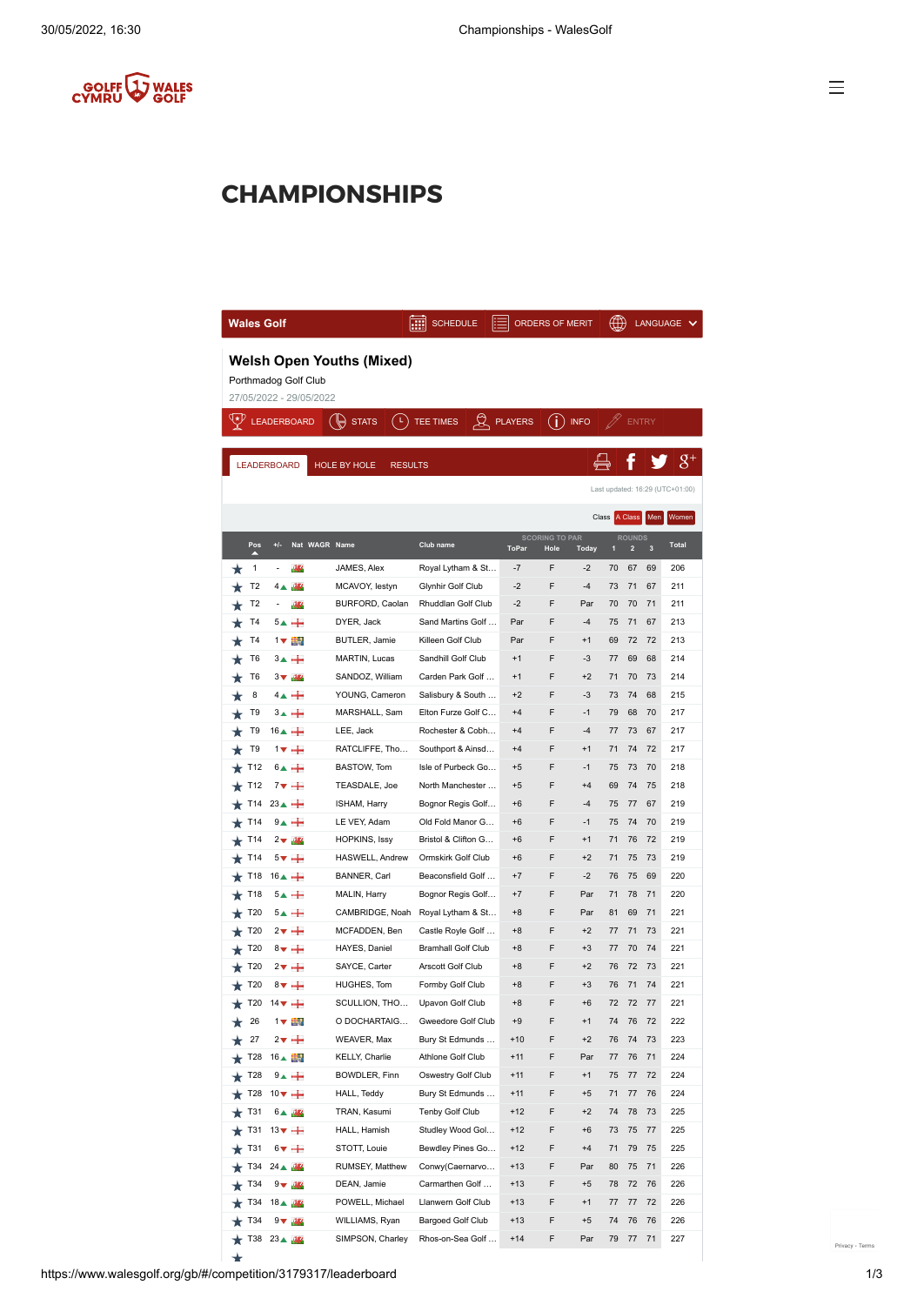|                     |                 |                         |              |                                    | $-1$                                 |                  |              |                          |                |                | $\mathbf{L} = \mathbf{L} \mathbf{L}$ |     |
|---------------------|-----------------|-------------------------|--------------|------------------------------------|--------------------------------------|------------------|--------------|--------------------------|----------------|----------------|--------------------------------------|-----|
|                     |                 |                         |              |                                    | $\overline{\phantom{a}}$<br>$\sim$   |                  |              |                          |                | $\rightarrow$  | $\sim$                               |     |
|                     |                 |                         |              | $1000$ $\text{OPT}$                | $$ $$                                | $\overline{a}$   |              |                          |                | $\overline{z}$ | 74                                   |     |
| $\perp$ Too         |                 | $\sim$                  | $\mathbf{L}$ | DEVAIOLDO MAY                      | Wheeley Celt Club                    | $\overline{111}$ |              | $\overline{\phantom{a}}$ | 7 <sub>E</sub> | 70             | 74                                   | 227 |
| $+$ T <sub>28</sub> |                 | $12 - 34$               |              | <b>PEARCROET De</b>                | Llanwern Colf Club                   | $+11$            | $\mathbf{r}$ | $+6$                     | 75             | 75             | 77                                   | 227 |
|                     | <b>T3R</b>      | $13 - 1$                |              | RYMER Filice                       | Woodhall Sna Gol                     | $+14$            | E            | $+6$                     | 74             | 76             | 77                                   | 227 |
|                     |                 |                         |              |                                    |                                      |                  |              |                          |                |                |                                      |     |
|                     | <b>T46</b>      | $2 - \frac{3\pi i}{2}$  |              | THOMAS Rrvn                        | Cilawyn Golf Club                    | $+15$            | F            | $+4$                     | R3             | 70             | 75                                   | 228 |
|                     | T46             | $6 - +$                 |              | TWEED. Owen.                       | Willeslev Park Gol.                  | $+15$            | F            | $+3$                     | 81             | 73             | 74                                   | 228 |
|                     | T46             | 12▲ 44                  |              | SAVILL. Thomas                     | Glamorganshire G                     | $+15$            | F            | $+2$                     | 79             | 76             | 73                                   | 228 |
|                     | T46             | $2\mathbf{v} +$         |              | <b>BUTTERISS, Ella</b>             | Beaconsfield Golf                    | $+15$            | F            | $+4$                     | 77             | 76             | 75                                   | 228 |
|                     | T46             | $6 - +$                 |              | LOCK, Toby                         | The Royal St Geor                    | $+15$            | F            | $+3$                     | 76             | 78             | 74                                   | 228 |
|                     | T46             | 9▼ 十                    |              | SILMAN, Aiden                      | Wheatley Golf Club                   | $+15$            | F            | $+5$                     | 75             | 77             | 76                                   | 228 |
|                     | T <sub>52</sub> | $18 \blacktriangledown$ | 36           | RUTTER, Owen                       | Wrexham Golf Club                    | $+16$            | F            | $+7$                     | 76             | 75             | 78                                   | 229 |
|                     | T52             | $40\blacktriangledown$  | ÷            | PEARSON, Huw                       | Frilford Heath Golf                  | $+16$            | F            | $+11$                    | 73             | 74             | 82                                   | 229 |
|                     | T <sub>54</sub> | $2\pi$                  | ÷            | ROBSON, Harvey                     | Beamish Park Gol                     | $+17$            | F            | $+5$                     | 81             | 73             | 76                                   | 230 |
|                     | T <sub>54</sub> | 7▲                      | 989          | JAMES, Emily                       | Royal Lytham & St                    | $+17$            | F            | $+3$                     | 78             | 78             | 74                                   | 230 |
|                     |                 |                         |              |                                    |                                      |                  |              |                          |                |                |                                      |     |
|                     | T <sub>54</sub> | $10 \blacktriangledown$ | 989          | WILLIAMS, Jack                     | Wrexham Golf Club                    | $+17$            | F            | $+6$                     | 78             | 75             | 77                                   | 230 |
|                     | T54             | 10 $\blacktriangledown$ | 989          | NICHOLAS, Rhys                     | Ham Manor Golf                       | $+17$            | F            | $+6$                     | 75             | 78             | 77                                   | 230 |
|                     | T <sub>54</sub> | $20 \blacktriangledown$ | 989          | EVANS, Aaron                       | Builth Wells Golf                    | $+17$            | F            | $+8$                     | 74             | 77             | 79                                   | 230 |
|                     | T <sub>59</sub> | $2 + +$                 |              | JOHNSON, Oliver                    | Delamere Forest                      | $+18$            | F            | $+4$                     | 78             | 78             | 75                                   | 231 |
|                     | T <sub>59</sub> | $22 + +$                |              | MCCARTHY, Kieran                   | Dean Wood Golf                       | $+18$            | F            | $+8$                     | 78             | 74             | 79                                   | 231 |
|                     | 61              |                         | ÷            | MCLEAN, Adam                       | Formby Hall Golf                     | $+19$            | F            | $+5$                     | 79             | 77             | 76                                   | 232 |
|                     | T62             | 1▼                      | ÷            | MOHUN, Aaron                       | Delamere Forest                      | $+20$            | F            | $+6$                     | 77             | 79             | 77                                   | 233 |
|                     | T62             |                         | $1 + +$      | CHRISTOPHER,                       | Styal Golf Club                      | $+20$            | F            | $+6$                     | 76             | 80             | 77                                   | 233 |
|                     |                 |                         |              |                                    |                                      |                  |              |                          |                |                |                                      |     |
|                     | 64              | $3\blacktriangledown$   | 98           | HOOK, Callum                       | Pyle & Kenfig Golf                   | $+21$            | F            | $+7$                     | 80             | 76             | 78                                   | 234 |
|                     | T65             | $28 + +$                |              | PACKHAM, Bertie                    | Singing Hills Golf                   | $+22$            | F            | $+12$                    | 78             | 74             | 83                                   | 235 |
|                     | T65             | $13 \times +$           |              | GAISFORD, Oliver                   | Tenterden Golf Club                  | $+22$            | F            | $+10$                    | 76             | 78             | 81                                   | 235 |
|                     | 67              | $23 \vee +$             |              | HARRISON, Josh                     | Aldeburgh Golf Club                  | $+23$            | F            | $+12$                    | 76             | 77             | 83                                   | 236 |
|                     | 68              | 7▼                      | 989          | MCKINNEY, Charl                    | Abergele Golf Club                   | $+26$            | F            | $+12$                    | 82             | 74             | 83                                   | 239 |
|                     | 69              | $8\sqrt{ }$             | ÷            | JOHNSON, Joseph                    | Royal Birkdale Gol                   | $+28$            | F            | $+14$                    | 76             | 80             | 85                                   | 241 |
| $\bigstar$ RTD      |                 |                         | +            | BONFIELD, Alexa                    | Fulford Golf Club                    | $+22$            | 15           | $+8$                     | 80             | 76             |                                      | 156 |
|                     |                 |                         |              |                                    | CUT ( CUT BY TOP 70 PLAYERS + TIES ) |                  |              |                          |                |                |                                      |     |
|                     | МC              | $\overline{a}$          | ÷            | REED, James                        | Exeter Golf & Cou                    | $+15$            |              |                          | 82             | 75             |                                      | 157 |
|                     | мс              |                         |              |                                    |                                      |                  |              |                          |                |                |                                      |     |
|                     |                 |                         |              |                                    |                                      |                  |              |                          |                |                |                                      |     |
|                     |                 |                         | ÷            | MASON, Ella                        | Ely City Golf Club                   | $+15$            |              |                          | 79             | 78             |                                      | 157 |
|                     | МC              |                         | ÷            | JOHNSTON, Alex                     | Broadstone (Dors                     | $+15$            |              |                          | 78             | 79             |                                      | 157 |
|                     | МC              |                         | 98           | NICHOLAS., Ellen                   | Ham Manor Golf                       | $+15$            |              |                          | 77             | 80             |                                      | 157 |
|                     | мс              |                         | 弻            | WESTLEY, Logan                     | Newport (Gwent)                      | $+15$            |              |                          | 77             | 80             |                                      | 157 |
|                     | МC              |                         | 98           | DAVIES, Ryan A                     | Morlais Castle Gol                   | $+15$            |              |                          | 75             | 82             |                                      | 157 |
|                     | МC              |                         |              | GONZALEZ LO-A                      | Koninklijke Haags                    | $+16$            |              |                          | 81             | 77             |                                      | 158 |
|                     | МC              |                         | 98           | DRURY, James                       | Greenmeadow Go                       | $+16$            |              |                          | 80             | 78             |                                      | 158 |
|                     |                 |                         |              | REGAN, Dion                        | Cilgwyn Golf Club                    | $+16$            |              |                          | 79             | 79             |                                      | 158 |
|                     | МC              |                         | 98           |                                    |                                      |                  |              |                          |                |                |                                      |     |
|                     | МC              |                         | ÷            | JOHNSON, Sam                       | Astbury Golf Club                    | $+16$            |              |                          | 79             | 79             |                                      | 158 |
|                     | МC              |                         | +            | MATTHEWS, Harr                     | Oswestry Golf Club                   | $+16$            |              |                          | 79             | 79             |                                      | 158 |
|                     | МC              |                         | ÷            | O'HALLORAN, Wi                     | Golf at Goodwood                     | $+16$            |              |                          | 77             | 81             |                                      | 158 |
|                     | МC              |                         | 989          | ARTHUR, Finnan                     | Trefloyne Golf Club                  | $+17$            |              |                          | 87             | 72             |                                      | 159 |
|                     | МC              |                         | +            | <b>BUTCHART, Alexei</b>            | <b>Bolton Golf Club</b>              | $+17$            |              |                          | 83             | 76             |                                      | 159 |
|                     | МC              |                         | 989          | DAVIES, Finnigan                   | Celtic Manor Reso                    | $+17$            |              |                          | 80             | 79             |                                      | 159 |
|                     | МC              |                         | ÷            | WEBB, Ollie                        | Wrag Barn Golf &                     | $+17$            |              |                          | 80             | 79             |                                      | 159 |
|                     |                 |                         |              |                                    |                                      |                  |              |                          |                |                |                                      |     |
|                     | МC              |                         | 98           | RUMSEY, Daniel                     | Conwy(Caernarvo                      | $+17$            |              |                          | 80             | 79             |                                      | 159 |
|                     | МC              |                         | ÷            | DAVIS, Jaime                       | Cumberwell Park                      | $+17$            |              |                          | 75             | 84             |                                      | 159 |
|                     | МC              |                         | ÷            | HRYNIEWIECKA-                      | Huddersfield Golf                    | $+17$            |              |                          | 73             | 86             |                                      | 159 |
|                     | МC              |                         | ÷            | WOODHAM, Sam                       | West Hill Golf Club                  | $+18$            |              |                          | 82             | 78             |                                      | 160 |
|                     | МC              |                         | 98           | JONES, Osian                       | Royal Town of Ca                     | $+18$            |              |                          | 81             | 79             |                                      | 160 |
|                     | мс              |                         | ÷            |                                    | COLEMAN, Harrison Goring & Streatley | $+18$            |              |                          | 79             | 81             |                                      | 160 |
|                     | мс              |                         | ÷            | TIPLING, James                     | Sheringham Golf                      | $+18$            |              |                          | 79             | 81             |                                      | 160 |
|                     | МC              |                         |              | <b>BAILEY, Lucas</b>               | Wheatley Golf Club                   | $+19$            |              |                          |                | 78             |                                      |     |
|                     |                 |                         | ÷            |                                    |                                      |                  |              |                          | 83             |                |                                      | 161 |
|                     | МC              |                         | ÷            | DAVIES, Thomas                     | Manchester Golf                      | $+19$            |              |                          | 81             | 80             |                                      | 161 |
|                     | МC              |                         | ÷            | DAVIES, Toby                       | Wrekin Golf Club                     | $+19$            |              |                          | 81             | 80             |                                      | 161 |
|                     | МC              |                         | 989          | EVANS, Steffan                     | Glynhir Golf Club                    | $+19$            |              |                          | 80             | 81             |                                      | 161 |
|                     | МC              |                         | ÷            | REAM, Thomas                       | Tadmarton Heath                      | $+19$            |              |                          | 78             | 83             |                                      | 161 |
|                     | МC              |                         | ÷            | KILGALLON, Mich                    | St Annes Old Link                    | $+19$            |              |                          | 77             | 84             |                                      | 161 |
|                     |                 |                         |              |                                    |                                      |                  |              |                          |                |                |                                      |     |
|                     | МC              |                         | 989          | PONTIN, William                    | Pyle & Kenfig Golf                   | $+19$            |              |                          | 74             | 87             |                                      | 161 |
|                     | МC              |                         | ÷            | SANMATHY, Shre                     | Basingstoke Golf                     | $+20$            |              |                          | 78             | 84             |                                      | 162 |
|                     | МC              |                         | ÷            | BLOCKSIDGE, Luke Shifnal Golf Club |                                      | $+20$            |              |                          | 78             | 84             |                                      | 162 |
|                     | МC              |                         | ÷            | PARSONS, Jacob                     | Coventry Golf Club                   | $+21$            |              |                          | 87             | 76             |                                      | 163 |
|                     | МC              |                         | ÷            | OAKES, Alfie                       | Congleton Golf Club                  | $+21$            |              |                          | 84             | 79             |                                      | 163 |